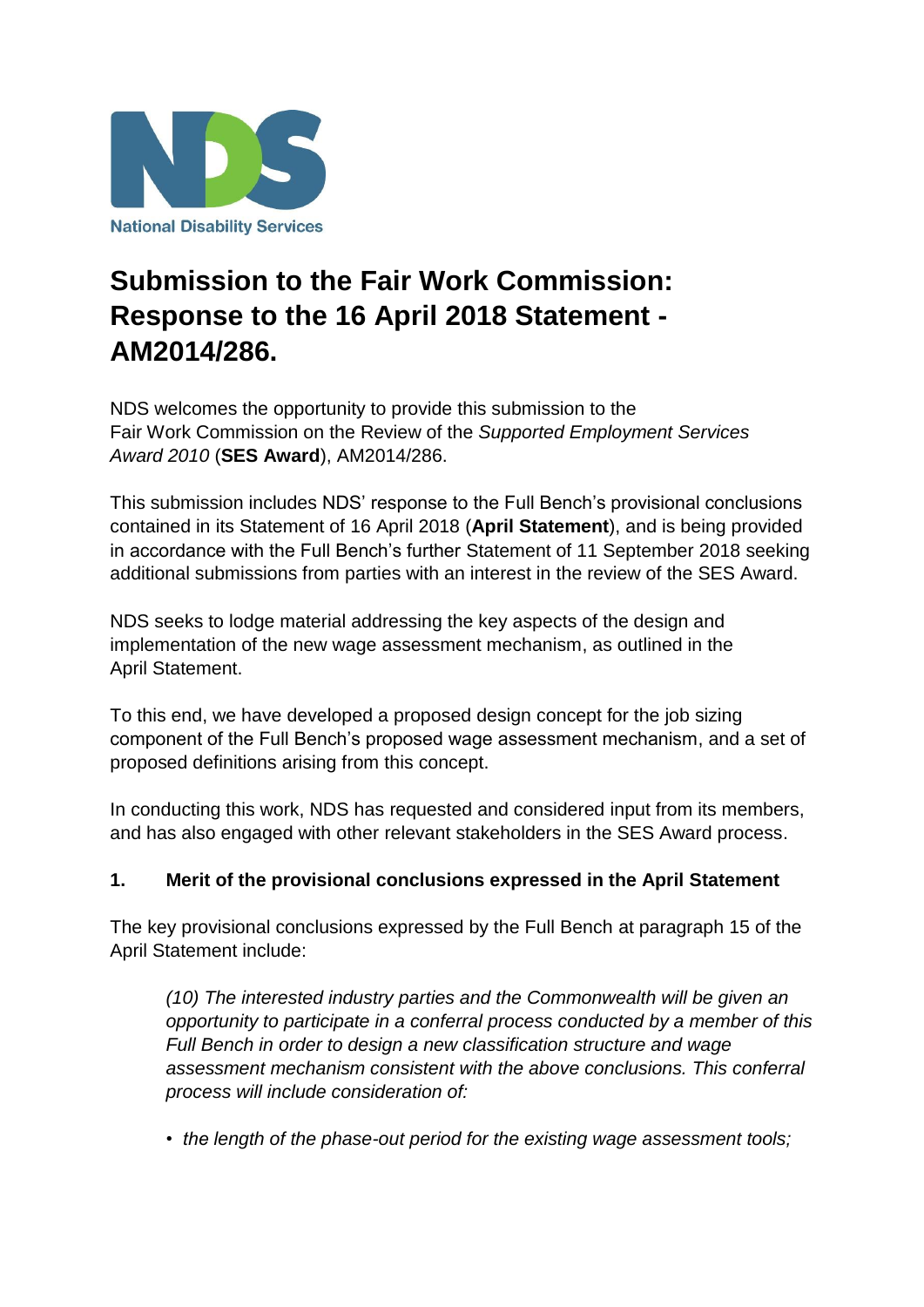*• the establishment of objective criteria for the "sizing" of jobs performed by supported employees;*

*• how the SWS might be modified, or an analogous mechanism established, for the measurement of the output of a supported employee in a particular job; and*

*• transitional arrangements concerning existing wage rates and transitional time periods for ADEs with a demonstrated economic incapacity to pay.*

*(11) We consider it highly desirable that both elements of the new wage assessment mechanism be supported by the provision by the Commonwealth of trained and independent assessors. We therefore consider that the close involvement of the Commonwealth in the design of the detail of the new wage assessment mechanism would be in the public interest.*

*(12) The new wage assessment mechanism should be trialled early in the phase-out period to determine its wage cost impact and to identify any other difficulties before the Commission approves its inclusion in the Award.*

NDS supports and welcomes the Full Bench's provisional conclusions regarding the need for, and proposed form of, a new wage assessment mechanism in the SES Award on the basis set out above.

NDS supports the concept of a single wage assessment methodology being adopted for supported employment, conditional upon the wage assessment mechanism which ultimately forms part of the SES Award:

- being fully tested by way of a trial program (as contemplated by the Full Bench at paragraph 15(12) in the April Statement); and
- being subject to an appropriate phase-in process (which we comment on below).

NDS also supports the concept of "job sizing", as it ensures that work value considerations are taken into account when determining a supported employee's prorata wage. This includes the recognition of:

- job-related skills;
- the complexity of work performed; and
- the degree of supervision necessary to perform these tasks.

### Independent assessment/Commonwealth support

NDS also supports the Full Bench's comments as set out above in relation to the involvement of the Commonwealth in both the design phase of the wage assessment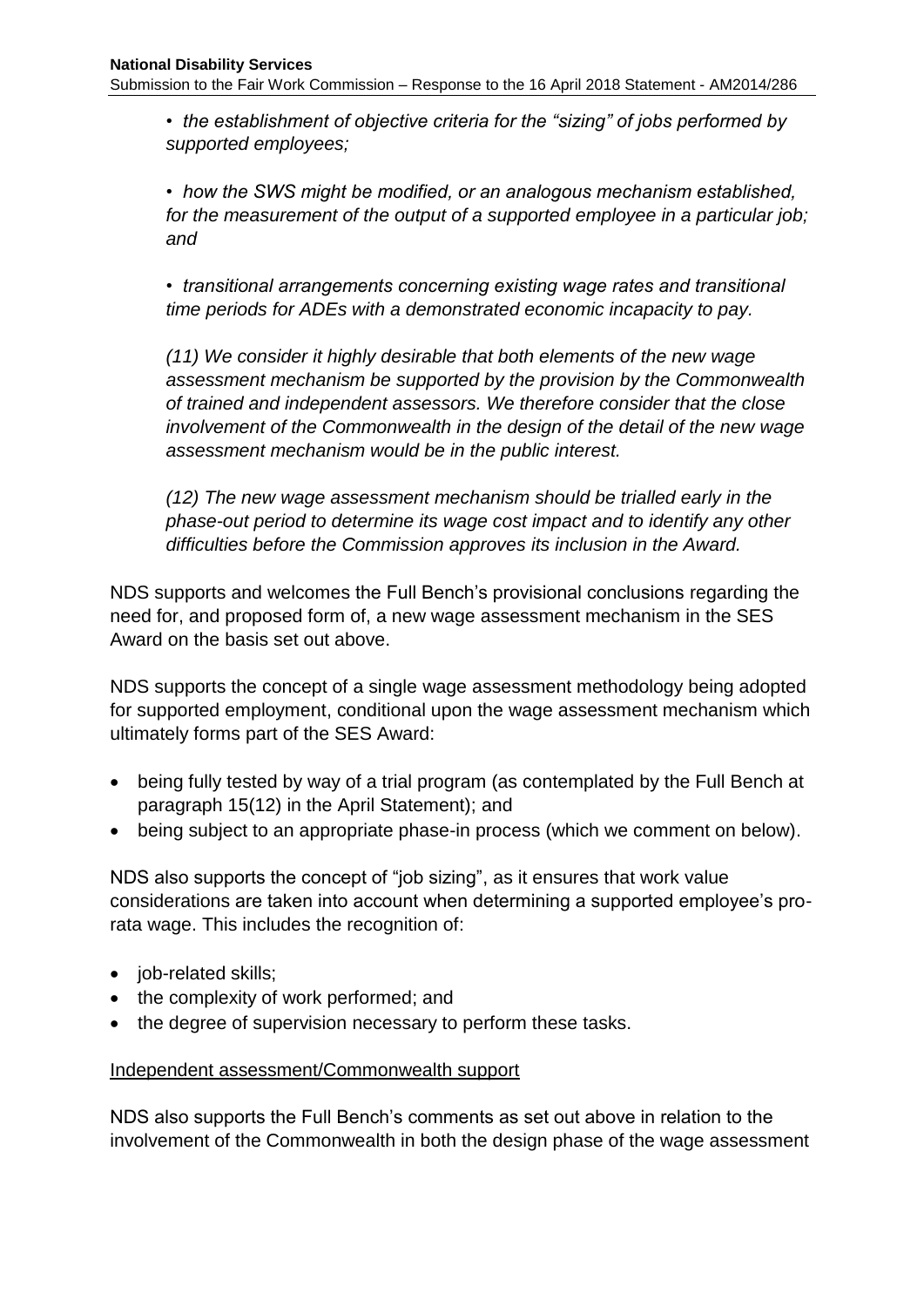mechanism and in the provision of independent and appropriately qualified assessors.

### **2. Design and implementation of the new wage assessment mechanism**

Since the April Statement NDS has convened a working group of its membership to explore options for design and implementation of the new wage assessment mechanism, with particular emphasis on the concept of job sizing.

### i. Job sizing

NDS has drawn on the working group's work to produce the following documents:

- a design concept for the job sizing component of the Full Bench's proposed wage assessment mechanism (**Annexure A**); and
- a series of aligned definitions complementing the above (**Annexure B**).

### ii. Output assessment

An appropriate productive output assessment mechanism in line with the April Statement should be identified, which takes into account:

- the time an employee engages directly in work activities as opposed to non-productive time;
- internal employer data;
- benchmarking of output; and
- resolution of inconsistencies identified in the SWS demonstration project.

We have set out below some measures which would assist in identifying an appropriate output assessment mechanism.

### **3. Guidance from Full Bench and further conference process**

We note from the Full Bench's 11 September 2018 Statement that it proposes to issue a final decision in this matter (including in relation to the claims which were not the subject of the April Statement) and in light of submissions from some interested parties, the Full Bench does not consider that a further conferral process will be beneficial in this regard.

NDS respectfully submits that the Full Bench should now proceed to:

 confirm its provisional conclusions about the design of its wage assessment mechanism consistent with the April Statement; and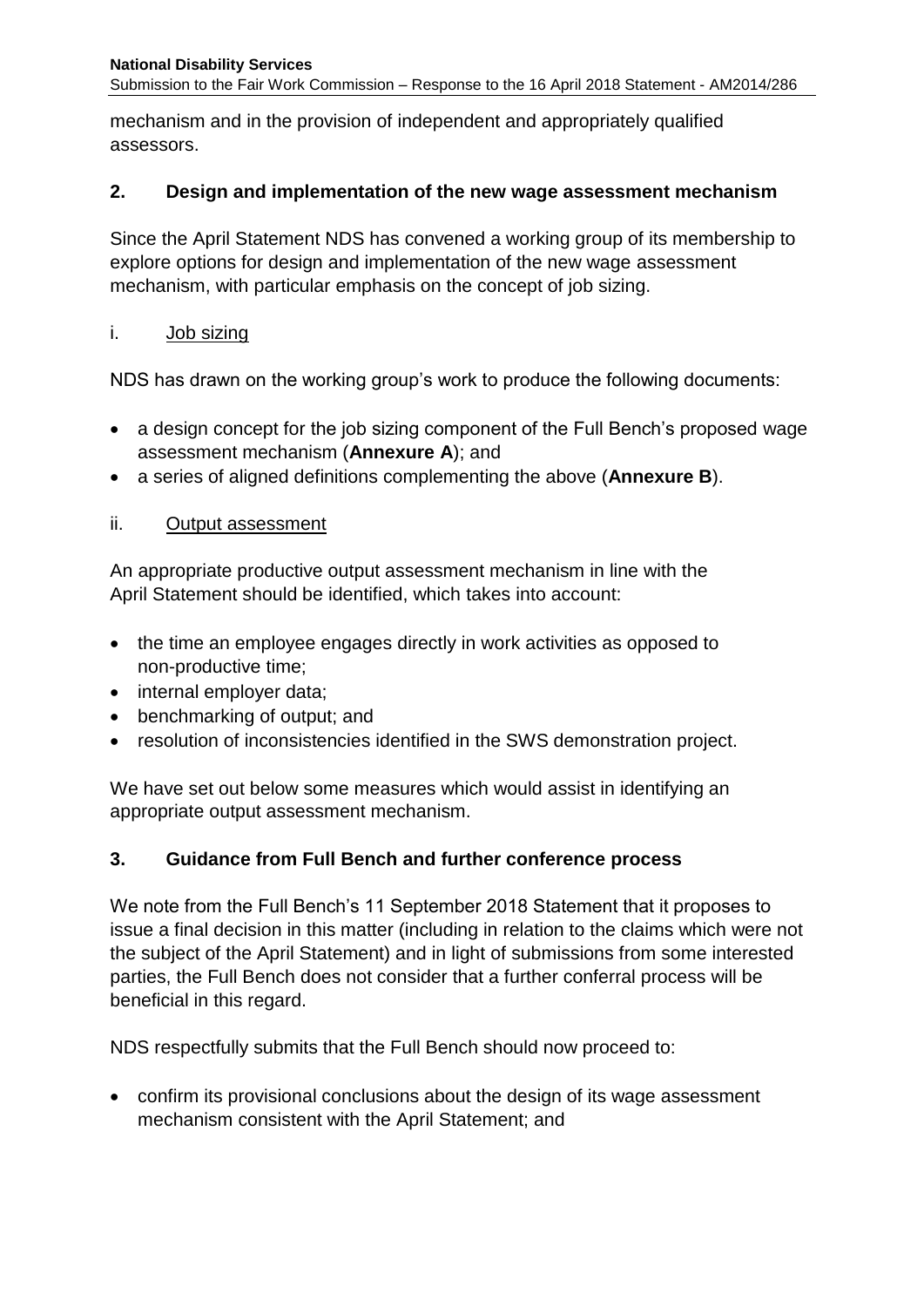- direct interested parties to engage in a further (and final) series of conferences and/or submission process. The purpose of this would be to allow interested parties to confer further and provide final submissions on:
	- the specific details of the job sizing system;
	- the specifics of output assessment; and
	- proposals for implementation of the above.

While we have endeavoured to provide some suggested content in this regard by way of the annexures to these submissions, we recognise that at this point in time that these are intended to be a guide only. The advantages of the above approach are that:

- interested parties will benefit from having certainty about the broad design of the Full Bench's wage assessment mechanism when conferring and caucusing to engage in further conferences and/or provide further submissions; and
- the Full Bench will then benefit from the outcome of these conferences and submissions in coming to a final decision in this matter.

### **4. Submissions on implementation**

Once the Full Bench has made a final decision on the SES Award wage assessment mechanism, we submit that there should be a period of testing of same and resulting wage outcomes. NDS considers that there is substantial merit in the Commonwealth overseeing the latter work, and that the testing be conducted over a suitable period of time in a representative sample of supported employment settings.

The Commonwealth Government should also advise the FWC how long the wage assessment mechanism would take to introduce across the supported employment sector. Given the magnitude of assessing the output of around 21,000 supported employees nationally (including the recruitment and training of any additional assessors required), NDS proposes that a three-year minimum phase in period would be appropriate .

NDS also submits that the Government undertake further work on the impact of any wage increases arising from the new assessment methodology *prior* to the phase in period commencing.

The Government should also develop policy responses addressing the issues of ADEs with an economic incapacity to pay during and after the transition, as well as longer term issues such as pricing and funding that enables the ongoing provision of supported employment under the National Disability Insurance Scheme.

NDS is also liaising with its membership and Australian Business Lawyers & Advisors about submissions the latter is filing in these proceedings on behalf of Australian Business Industrial and the NSW Business Chamber, and will provide further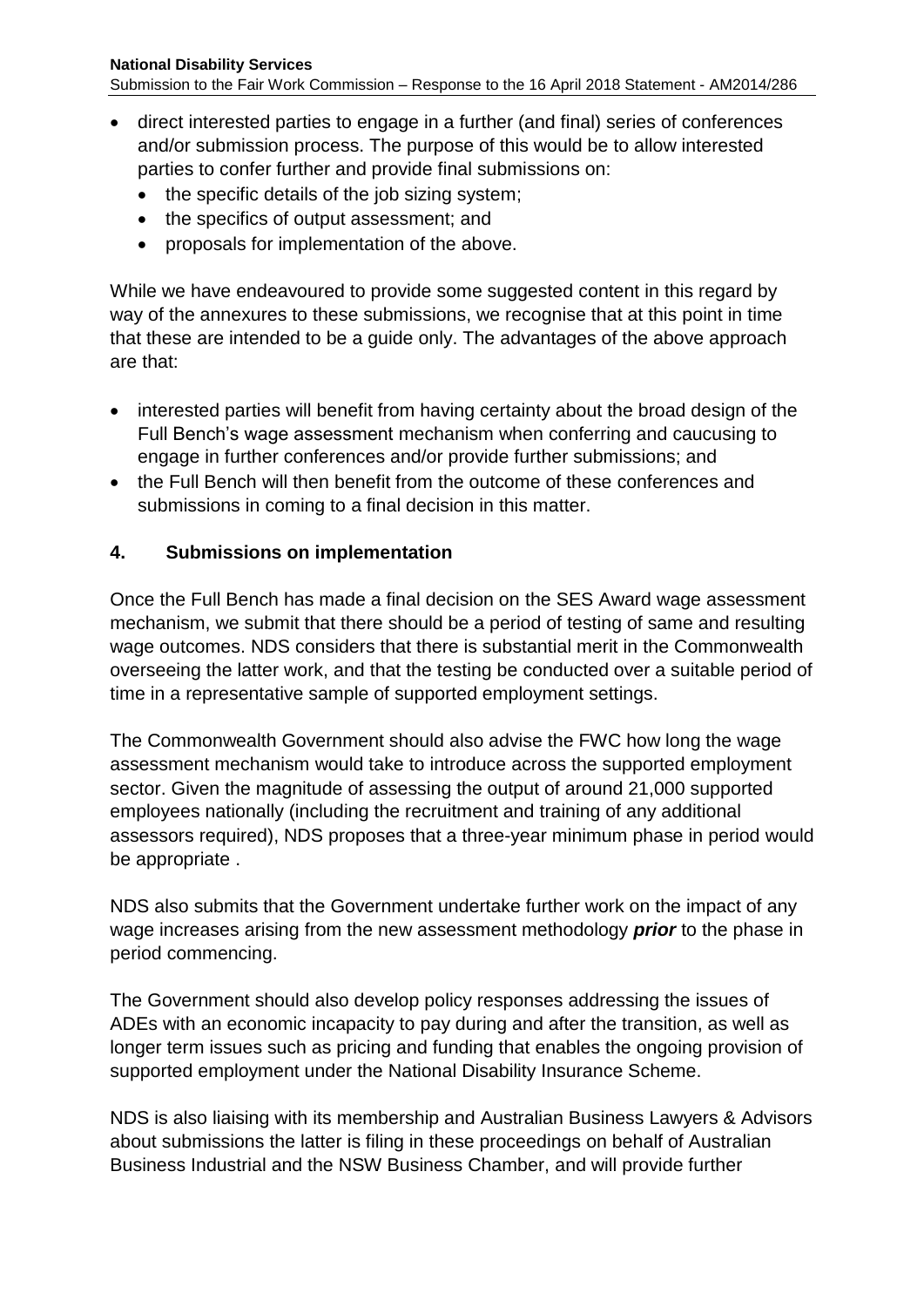comment on these submissions during the further hearing days scheduled for 5 and 6 November 2018.

NDS looks forward to supplementing these submissions during the further hearing days, and constructively participating in any future work arising from the Full Bench's final decision in this matter.

## **October 2018**

**Contact:** Chris Tanti Chief Executive Officer National Disability Services Ph: 02 6283 3200 [chris.tanti@nds.org.au](mailto:chris.tanti@nds.org.au)

**National Disability Services (NDS)** is Australia's peak body for non-government disability service organisations, representing more than 1,100 non-government service providers. Collectively, NDS members operate several thousand services for Australians with all types of disability. Its members collectively provide the full range of disability services - from accommodation support, respite and therapy to community access and employment. NDS provides information and networking opportunities to its members and policy advice to State, Territory and Federal governments.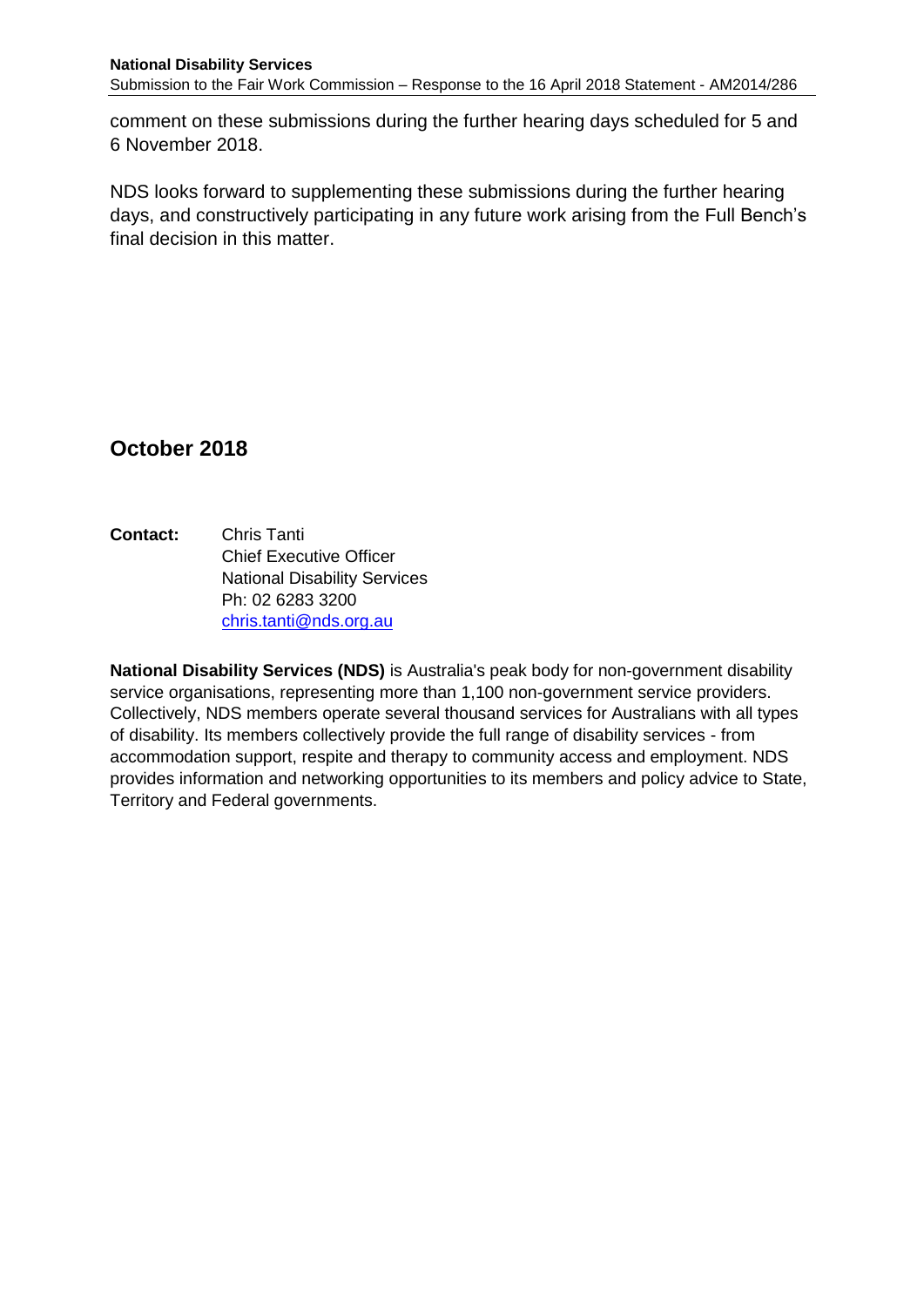### **Annexure A:**

### **Proposed Job Sizing Methodology**

### **Purpose:**

To consider a proposed methodology to "size" a job assigned to a supported employee as compared to the full award rate of pay at the applicable grade.

### **Background:**

In April 2018 the Full Bench of the Fair Work Commission (FWC) released an interim Statement of their findings following the February 2018 Hearings for the review of the Supported Employment Services Award (SESA).

### **Proposed Methodology Example:**

To demonstrate the proposed methodology, NDS examined the Engineering Position identified in Grade 2 of the current SES Award.

The indicative tasks relevant to a position in mainstream employment were identified (column A) and a weighting attached to each full task (column B), proportionate to the production process. Sub-tasks were identified within each of these tasks (column C) which were also weighted (Column D) as a proportion of the value of the entire task. See the table below.

In conducting a "sizing" of the job a supported employee is assessed on their ability to undertake each of the sub-tasks within the job's tasks. In our example, the supported employee can perform 2 of the 3 sub-tasks in **Task 1** (column E).The entire task is weighted at 30% of the entire job (column B.1). Each of the sub-tasks is weighted at 33.33% and the supported employee is assessed as being able to complete 66.67% of the task (column G). This represents 20% (column H) of the entire job value (column B.6).

The process is repeated for each of the other tasks and the supported employee's job size is determined. In our example the supported employee's job size is 40% (column H.6).

Once the job sizing is determined, the supported employee would participate in a productive output assessment.

The Productive Output Assessment process is not covered in this paper.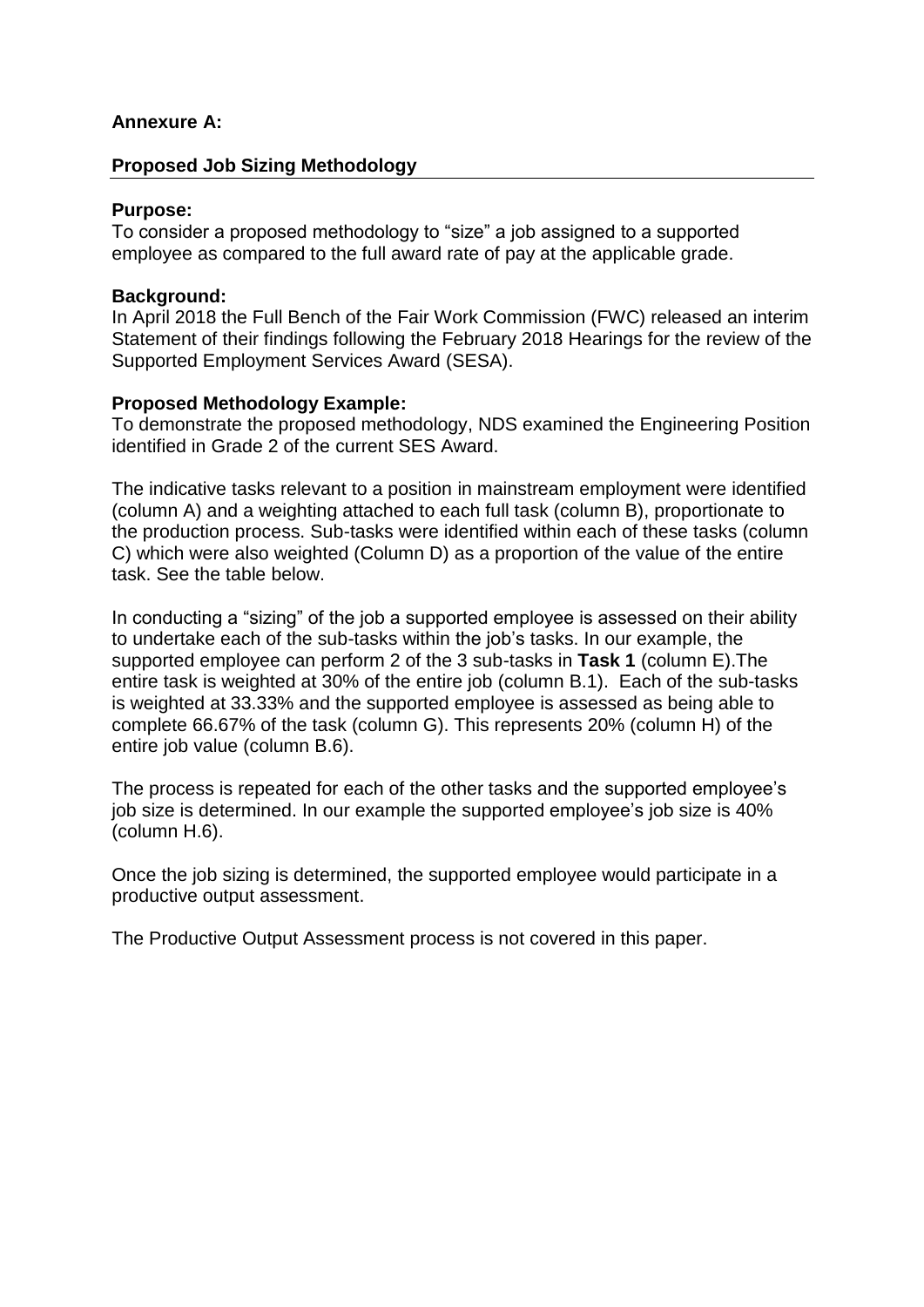| A.<br><b>Task</b>                                                                                                  | В.<br>Weighting<br>of entire<br><b>Task</b> | C.<br><b>Sub-Tasks</b>                                           | D.<br>Sub-Task<br>Weighting | E.<br><b>Tasks</b><br><b>Supported</b><br><b>Employee</b><br>(SE) can<br>perform | F.<br><b>Tasks SE</b><br>is<br>assessed<br>against | G.<br>$%$ of<br>Sub-<br><b>Tasks</b><br><b>SE can</b><br>perform | Η.<br><b>Weight of</b><br>entire Task<br>SE can<br>perform |
|--------------------------------------------------------------------------------------------------------------------|---------------------------------------------|------------------------------------------------------------------|-----------------------------|----------------------------------------------------------------------------------|----------------------------------------------------|------------------------------------------------------------------|------------------------------------------------------------|
| 1. Repetition Work on semi-<br>automatic machine                                                                   | 30%                                         | Sub-Task 1                                                       | 33.33%                      | V                                                                                | V                                                  | 66.67%                                                           | 20%                                                        |
|                                                                                                                    |                                             | Sub-Task 2                                                       | 33.33%                      | V                                                                                |                                                    |                                                                  |                                                            |
|                                                                                                                    |                                             | Sub-Task 3                                                       | 33.33%                      | No                                                                               | <b>No</b>                                          |                                                                  |                                                            |
| 2. Assembles components<br>using basic written, spoken<br>and /or diagrammatic<br>instructions in an assembly line | 20%                                         | Sub-Task 1                                                       | 25.00%                      | V                                                                                | ٦                                                  | 75%                                                              | 15%                                                        |
|                                                                                                                    |                                             | Sub-Task 2                                                       | 25.00%                      | $\sqrt{ }$                                                                       | $\sqrt{}$                                          |                                                                  |                                                            |
|                                                                                                                    |                                             | Sub-Task 3                                                       | 25.00%                      | No                                                                               | <b>No</b>                                          |                                                                  |                                                            |
|                                                                                                                    |                                             | Sub-Task 4                                                       | 25.00%                      | V                                                                                |                                                    |                                                                  |                                                            |
| 3. Uses selected hand tools                                                                                        | 20%                                         | Sub-Task 1                                                       | 50.00%                      | No                                                                               | <b>No</b>                                          | $0\%$                                                            | 0%                                                         |
|                                                                                                                    |                                             | Sub-Task 2                                                       | 50.00%                      | No                                                                               | <b>No</b>                                          |                                                                  |                                                            |
| 4. Boiler Cleaner                                                                                                  | 10%                                         | Sub-Task 1                                                       | 50.00%                      | $\sqrt{}$                                                                        | <b>No</b>                                          | 50%                                                              | 5%                                                         |
|                                                                                                                    |                                             | Sub-Task 2                                                       | 50.00%                      | <b>No</b>                                                                        | <b>No</b>                                          |                                                                  |                                                            |
| 5. Uses hand trolley and pallet<br>trucks                                                                          | 20%                                         | Sub-Task 1                                                       | 50.00%                      | <b>No</b>                                                                        | No                                                 | $0\%$                                                            | 0%                                                         |
|                                                                                                                    |                                             | Sub-Task 2                                                       | 50.00%                      | No                                                                               | <b>No</b>                                          |                                                                  |                                                            |
| Total Size of Job (Job value)                                                                                      | 100%                                        | <b>Total size of the Job</b><br>for Supported<br><b>Employee</b> |                             |                                                                                  |                                                    | 40%                                                              |                                                            |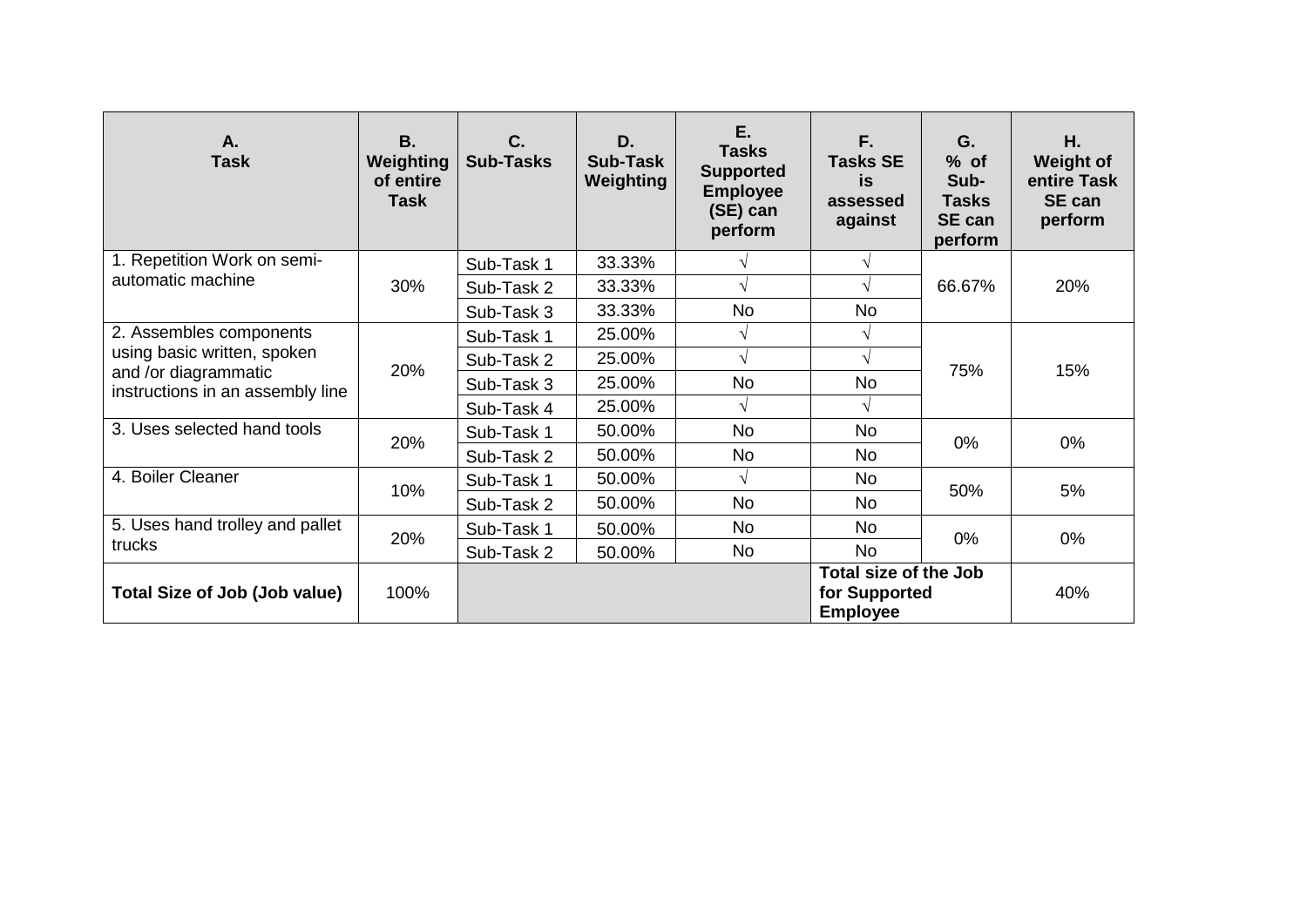### **Annexure B:**

### **Supported Employment Services Award Classification Structure – Definitions**

**Benchmark:** A predetermined rate of output of a good or service compliant with relevant specifications and/or quality standards against which the rate of output of a supported employee would be compared.

**Duty statement/Position description:** A document identifying a range of definable tasks that constitute a job performed by a fully competent employee, with the expectation the employee can perform different tasks as required. These documents are unique to a particular business and would be derived from the relevant Award Classification task and sub-task descriptors.

**Job:** A paid position performing tasks within a particular industry/sector. Ideally should involve production of some measurable output or outcome.

**Job sizing:** Step 1: Identification of the primary tasks and key sub-tasks within a job, using mainstream descriptors, that a fully competent employee could reasonably be expected to undertake and is the full job value. Tasks are then weighted according to their complexity and value to the production process. Step 2: The sub-tasks that a supported employee has the capacity to perform to an acceptable standard are then expressed as a percentage or fraction of their respective tasks and a resized job value is assigned. Step 3: The supported employee's productive output is then assessed against the benchmark for tasks they are actually required to perform (taking into account the proportion of work time generally spent performing them), expressed as a percentage or fraction of the resized job value determined in Step 2. The final pro rata wage is then calculated.

**Productivity:** The rate at which a set of inputs is converted into measurable outputs, compliant with relevant specifications and/or quality standards. The rate of output of a good or service compliant with relevant specifications and/or quality standards within a particular time period. Also referred to as "productive output".

**Skill:** The ability of an employee to perform a particular task to the required quality standard without (or with very limited) support, e.g. labelling, collating, palletising.

**Sub-task:** Elements or aspects of a task.

**Supervision:** Observing that an employee performs set tasks as directed, with intervention occurring as needed. Direction provided to an employee that informs them of the task(s) they are required to perform at a given time, occurring as needed.

**Support:** A regular and ongoing "input" provided by a support worker that enables an employee to complete a task, i.e. without the support the employee would not be able to complete the task independently, or to the required quality standard.

**Support worker:** A person employed by disability enterprise who provides direct work based employment support to a supported employee.